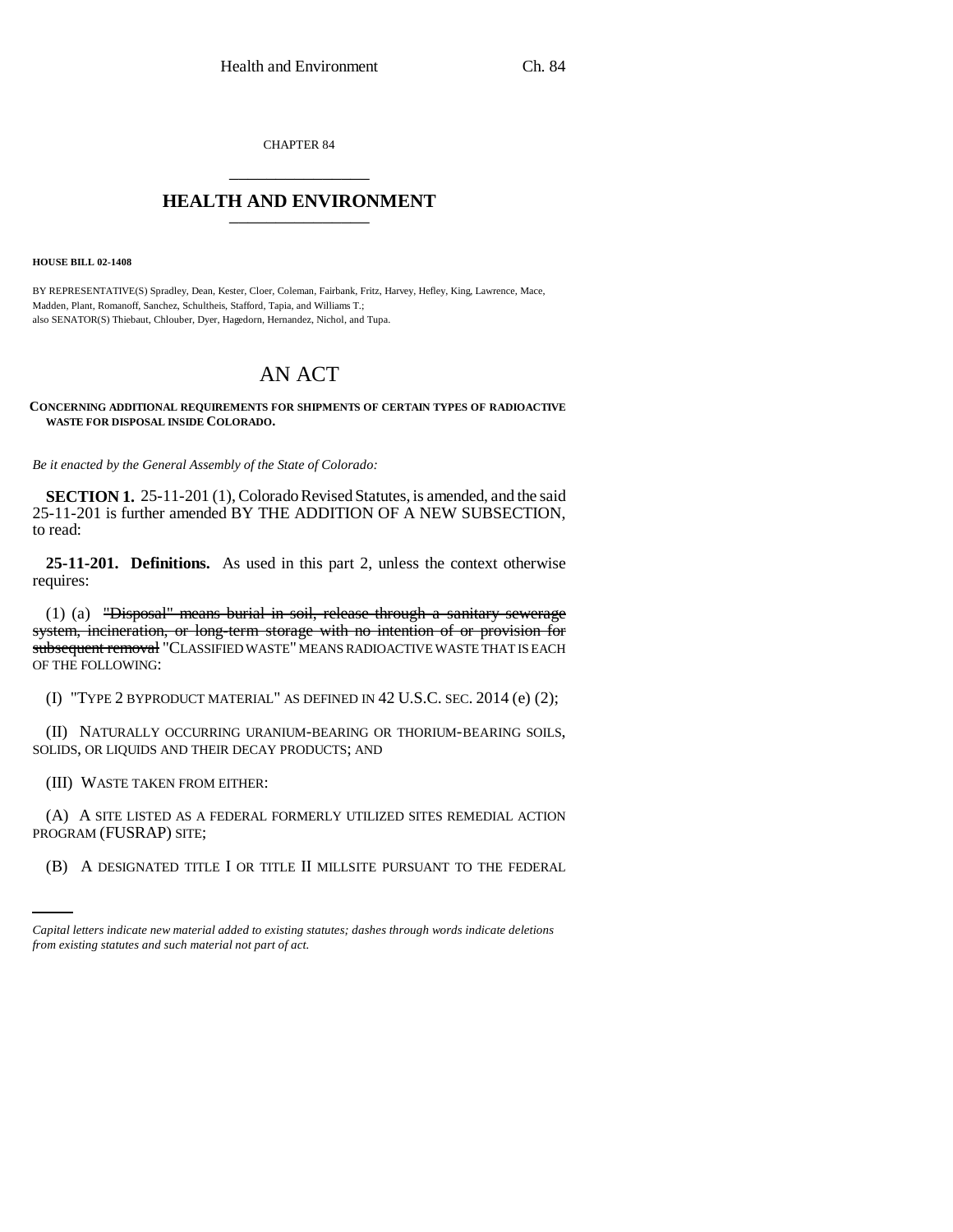## Ch. 84 Health and Environment

"URANIUM MILL TAILINGS RADIATION CONTROL ACT OF 1978"; OR

(C) A SITE LISTED ON THE FEDERAL NATIONAL PRIORITIES LIST (NPL) PURSUANT TO SECTION 105 OF THE FEDERAL "COMPREHENSIVE ENVIRONMENTAL RESPONSE, COMPENSATION AND LIABILITY ACT" (CERCLA).

(b) NOTHING IN THIS SUBSECTION (1) SHALL BE DEEMED TO INCLUDE NATURALLY OCCURRING RADIOACTIVE MATERIAL AS DEFINED IN SECTION 25-11-101 (2.7).

(c) NOTHING IN THIS PART 2 SHALL BE DEEMED TO APPLY TO THE TREATMENT, STORAGE, MANAGEMENT, PROCESSING, OR DISPOSAL OF SOLID WASTE EITHER PURSUANT TO A CERTIFICATE OF DESIGNATION ISSUED UNDER ARTICLE 20 OF TITLE 30,C.R.S., OR AT A SOLID WASTE DISPOSAL SITE AND FACILITY CONSIDERED APPROVED OR OTHERWISE DEEMED TO SATISFY THE REQUIREMENT FOR A CERTIFICATE OF DESIGNATION PURSUANT TO ARTICLE 20 OF TITLE 30, C.R.S. FACILITIES THAT HAVE BOTH A RADIOACTIVE MATERIALS LICENSE AND A CERTIFICATE OF DESIGNATION SHALL COMPLY WITH THE PROVISION OF THIS ARTICLE.

(1.5) "DISPOSAL" MEANS BURIAL IN SOIL, RELEASE THROUGH A SANITARY SEWERAGE SYSTEM, INCINERATION, OR LONG-TERM STORAGE WITH NO INTENTION OF OR PROVISION FOR SUBSEQUENT REMOVAL.

**SECTION 2.** 25-11-203, Colorado Revised Statutes, is amended to read:

**25-11-203. Approval of facilities, sites, and shipments for disposal of radioactive waste.** (1) (a) No facility shall be constructed or site approved for the disposal of radioactive waste originating or used outside Colorado unless such facility or site has been approved as provided in subsection (3) of this section.

(b) (I) NO SITE WITHIN FIVE MILES OF A CITY OR TOWN SHALL RECEIVE CLASSIFIED WASTE FOR DISPOSAL UNLESS SUCH DISPOSAL HAS BEEN APPROVED AS PROVIDED IN SUBSECTION (3) OF THIS SECTION.

(II) NOTHING IN THIS PARAGRAPH (b) SHALL APPLY TO A CONTRACT FOR THE RECEIPT OF SHIPMENTS OF LESS THAN ONE HUNDRED TEN TONS OF CLASSIFIED WASTE OR TO RECEIPT OF SHIPMENTS OF CLASSIFIED WASTE FROM DRINKING WATER TREATMENT FACILITIES.

(III) NOTHING IN THIS PARAGRAPH (b) SHALL APPLY TO PROCESSING OF MATERIALS FOR THEIR MINERAL VALUE AND THE SUBSEQUENT DISPOSAL OF THE MILL TAILINGS FROM THAT PROCESSING.

(2) (a) Any person desiring to have a facility or site referred to in subsection (1) of this section approved shall apply to the department of public health and environment for approval of such facility or site. The application shall contain such information as the department requires and shall be accompanied by an application fee determined by the board pursuant to the provisions of part 1 of this article.

(b) IN ADDITION TO THE REQUIREMENTS OF PARAGRAPH (a) OF THIS SUBSECTION (2), IF A SITE SUBJECT TO THIS SECTION IS PROPOSING TO DISPOSE OF CLASSIFIED WASTE, THE SITE SHALL PROVIDE WRITTEN NOTICE TO THE DEPARTMENT THAT SHALL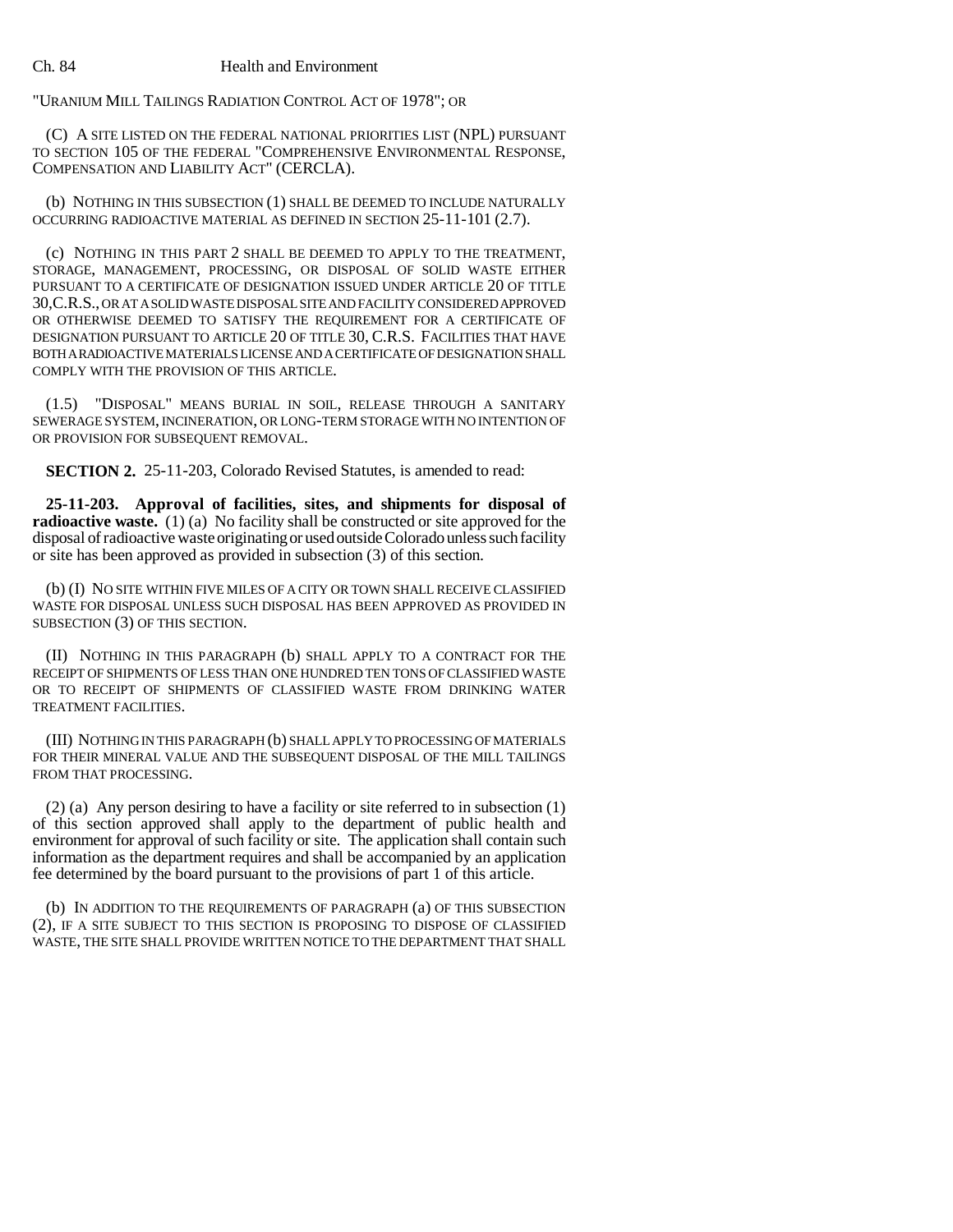INCLUDE:

(I) TRANSCRIPTS OF TWO PUBLIC MEETINGS HOSTED BY AND AT THE EXPENSE OF THE SITE. THE SITE SHALL PROVIDE THE PUBLIC WITH:

(A) PURSUANT TO PART 1 OF ARTICLE 70 OF TITLE 24, C.R.S., AT LEAST TWO WEEKS' WRITTEN NOTICE BEFORE THE FIRST MEETING AND AN ADDITIONAL TWO WEEKS' WRITTEN NOTICE BEFORE THE SECOND MEETING;

(B) AT BOTH MEETINGS, SUMMARIES OF THE SITE'S LICENSE TO DISPOSE OF CLASSIFIED WASTE AND THE NATURE OF THE CLASSIFIED WASTE, AND AN OPPORTUNITY TO BE HEARD; AND

(C) ACCESS TO MAKE COPIES OF A TRANSCRIPT OF THE MEETINGS;

(II) AN ENVIRONMENTAL ASSESSMENT REGARDING:

(A) THE ENVIRONMENTAL IMPACTS ON COLORADO OF ACCEPTING THE WASTE;

(B) ANY POTENTIAL NONENVIRONMENTAL ADVERSE IMPACTS ON COLORADO OF ACCEPTING THE WASTE;

(C) ANY POTENTIAL MITIGATION TO IDENTIFIED ADVERSE IMPACTS; AND

(D) ALTERNATIVES TO ACCEPTING THE WASTE; AND

(III) A RESPONSE, IF ANY, TO THE ENVIRONMENTAL ASSESSMENT WRITTEN BY THE BOARD OF COUNTY COMMISSIONERS OF THE COUNTY IN WHICH THE CLASSIFIED WASTE IS PROPOSED TO BE DISPOSED AND PROVIDED TO THE SITE WITHIN THIRTY DAYS AFTER THE FIRST PUBLIC MEETING. UPON REQUEST OF SUCH BOARD, THE APPLICANT SHALL PROVIDE THE BOARD WITH UP TO TWENTY THOUSAND DOLLARS FOR AN INDEPENDENT ENVIRONMENTAL ANALYSIS BY A DISINTERESTED PARTY TO ASSIST THE BOARD IN PREPARING ITS RESPONSE.

(c) AS USED IN PARAGRAPH (b) OF THIS SUBSECTION (2), "ENVIRONMENTAL ASSESSMENT" MEANS A REPORT AND ASSESSMENT SUBMITTED TO THE DEPARTMENT OF PUBLIC HEALTH AND ENVIRONMENT BY A SITE PROPOSING TO RECEIVE CLASSIFIED WASTE THAT ADDRESSES THE IMPACTS OF THE RECEIPT OF SUCH WASTE. THE ENVIRONMENTAL ASSESSMENT SHALL CONTAIN ALL INFORMATION DEEMED NECESSARY BY THE DEPARTMENT, AND SHALL INCLUDE AN ASSESSMENT OF THE SHORT-TERM AND LONG-TERM IMPACTS OF THE DISPOSAL; THE RADIOLOGICAL AND NONRADIOLOGICAL IMPACTS TO THE PUBLIC, INCLUDING SOCIAL AND ECONOMIC IMPACTS; ANY IMPACT ON ANY WATERWAY AND GROUND WATER; AND AN ANALYSIS OF ANY BENEFITS OF THE PROPOSAL AGAINST ENVIRONMENTAL COSTS WHILE CONSIDERING AVAILABLE ALTERNATIVES.

(3) (a) Upon receipt of an application OR NOTICE as provided in subsection (2) of this section, the department of public health and environment shall forward a copy of such application OR NOTICE to the governor and the general assembly, AS APPROPRIATE.